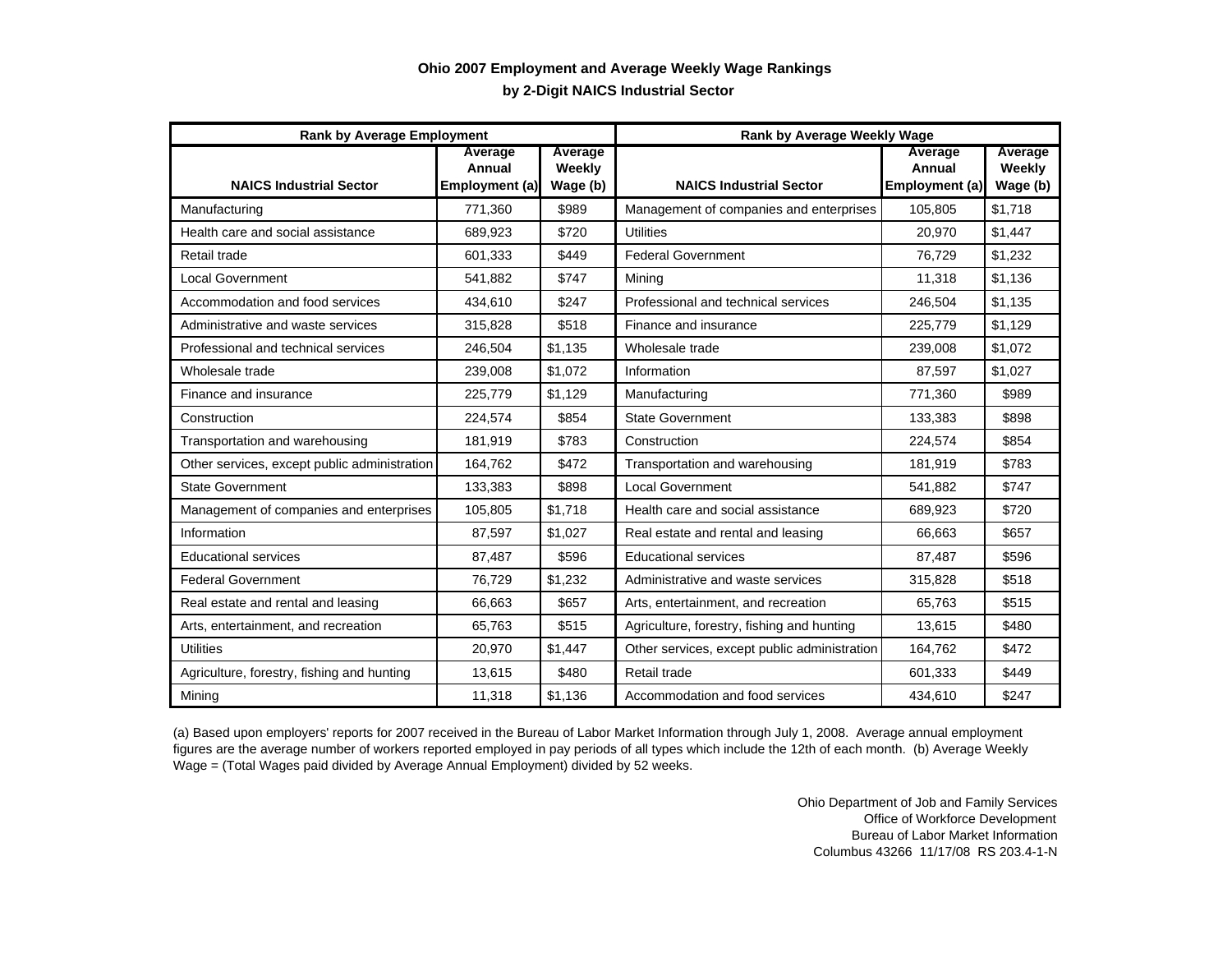## **Ohio's High Employment Industries: Top 45 Industries Ranked by Employment (3-Digit NAICS Codes)**

| <b>NAICS</b><br>Code |                                                                          | <b>Average Annual</b><br>Employment (a) | <b>Average Weekly</b><br>Wage (b) |
|----------------------|--------------------------------------------------------------------------|-----------------------------------------|-----------------------------------|
| 722                  | <b>Industry Title</b>                                                    |                                         | \$239                             |
| 561                  | Food services and drinking places<br>Administrative and support services | 399,840<br>302,274                      | \$504                             |
| 541                  | Professional and technical services                                      | 246,504                                 | \$1,135                           |
| 621                  | Ambulatory health care services                                          | 226,657                                 | \$905                             |
| 622                  | <b>Hospitals</b>                                                         | 221,661                                 | \$838                             |
| 623                  | Nursing and residential care facilities                                  | 163,195                                 | \$464                             |
| 238                  | Specialty trade contractors                                              | 147,734                                 | \$808                             |
| 336                  | Transportation equipment manufacturing                                   | 134,026                                 | \$1,220                           |
| 423                  | Merchant wholesalers, durable goods                                      | 132,907                                 | \$1,041                           |
| 452                  | General merchandise stores                                               | 125,826                                 | \$354                             |
| 332                  | Fabricated metal product manufacturing                                   | 117,439                                 | \$912                             |
| 445                  | Food and beverage stores                                                 | 110,341                                 | \$353                             |
| 522                  | Credit intermediation and related activities                             | 107,768                                 | \$947                             |
| 551                  | Management of companies and enterprises                                  | 105,805                                 | \$1,718                           |
| 524                  | Insurance carriers and related activities                                | 98,901                                  | \$1,149                           |
| 611                  | <b>Educational services</b>                                              | 87,487                                  | \$596                             |
| 333                  | Machinery manufacturing                                                  | 82,611                                  | \$994                             |
| 624                  | Social assistance                                                        | 78,411                                  | \$389                             |
| 424                  | Merchant wholesalers, nondurable goods                                   | 77,950                                  | \$1,042                           |
| 441                  | Motor vehicle and parts dealers                                          | 74,960                                  | \$698                             |
| 484                  | Truck transportation                                                     | 70,654                                  | \$804                             |
| 326                  | Plastics and rubber products manufacturing                               | 64,019                                  | \$788                             |
| 812                  | Personal and laundry services                                            | 59,676                                  | \$389                             |
| 311                  | Food manufacturing                                                       | 53,639                                  | \$831                             |
| 236                  | Construction of buildings                                                | 52,896                                  | \$884                             |
| 813                  | Membership associations and organizations                                | 51,725                                  | \$425                             |
| 331                  | Primary metal manufacturing                                              | 50,433                                  | \$1,214                           |
| 444                  | Building material and garden supply stores                               | 49,341                                  | \$520                             |
| 448                  | Clothing and clothing accessories stores                                 | 48,186                                  | \$336                             |
| 325                  | Chemical manufacturing                                                   | 46,396                                  | \$1,232                           |
| 811                  | Repair and maintenance                                                   | 46,102                                  | \$638                             |
| 713                  | Amusements, gambling, and recreation                                     | 45,922                                  | \$295                             |
| 531                  | Real estate                                                              | 43,810                                  | \$671                             |
| 493                  | Warehousing and storage                                                  | 39,113                                  | \$718                             |
| 446                  | Health and personal care stores                                          | 38,642                                  | \$571                             |
| 453                  | Miscellaneous store retailers                                            | 35,503                                  | \$383                             |
| 721                  | Accommodation                                                            | 34,770                                  | \$337                             |
| 447                  | Gasoline stations                                                        | 34,576                                  | \$377                             |
| 335                  | Electrical equipment and appliance mfg.                                  | 32,113                                  | \$970                             |
| 517                  | Telecommunications                                                       | 31,928                                  | \$1,129                           |
| 323                  | Printing and related support activities                                  | 31,127                                  | \$801                             |
| 511                  | Publishing industries, except Internet                                   | 31,011                                  | \$1,034                           |
| 492                  | Couriers and messengers                                                  | 30,707                                  | \$767                             |
| 327                  | Nonmetallic mineral product manufacturing                                | 30,608                                  | \$938                             |
| 425                  | Electronic markets and agents and brokers                                | 28,151                                  | \$1,300                           |

(a) Based upon employers' reports for 2007 received in the Bureau of Labor Market Information through July 1, 2008. Average annual employment figures are the average number of workers reported employed in pay periods of all types which include the 12th of each month. (b) Average Weekly Wage = (Total Wages paid divided by Average Annual Employment) divided by 52 weeks.

> Ohio Department of Job and Family Services Office of Workforce Development Bureau of Labor Market Information Columbus 43266 11/17/08 RS 203.4-2-N